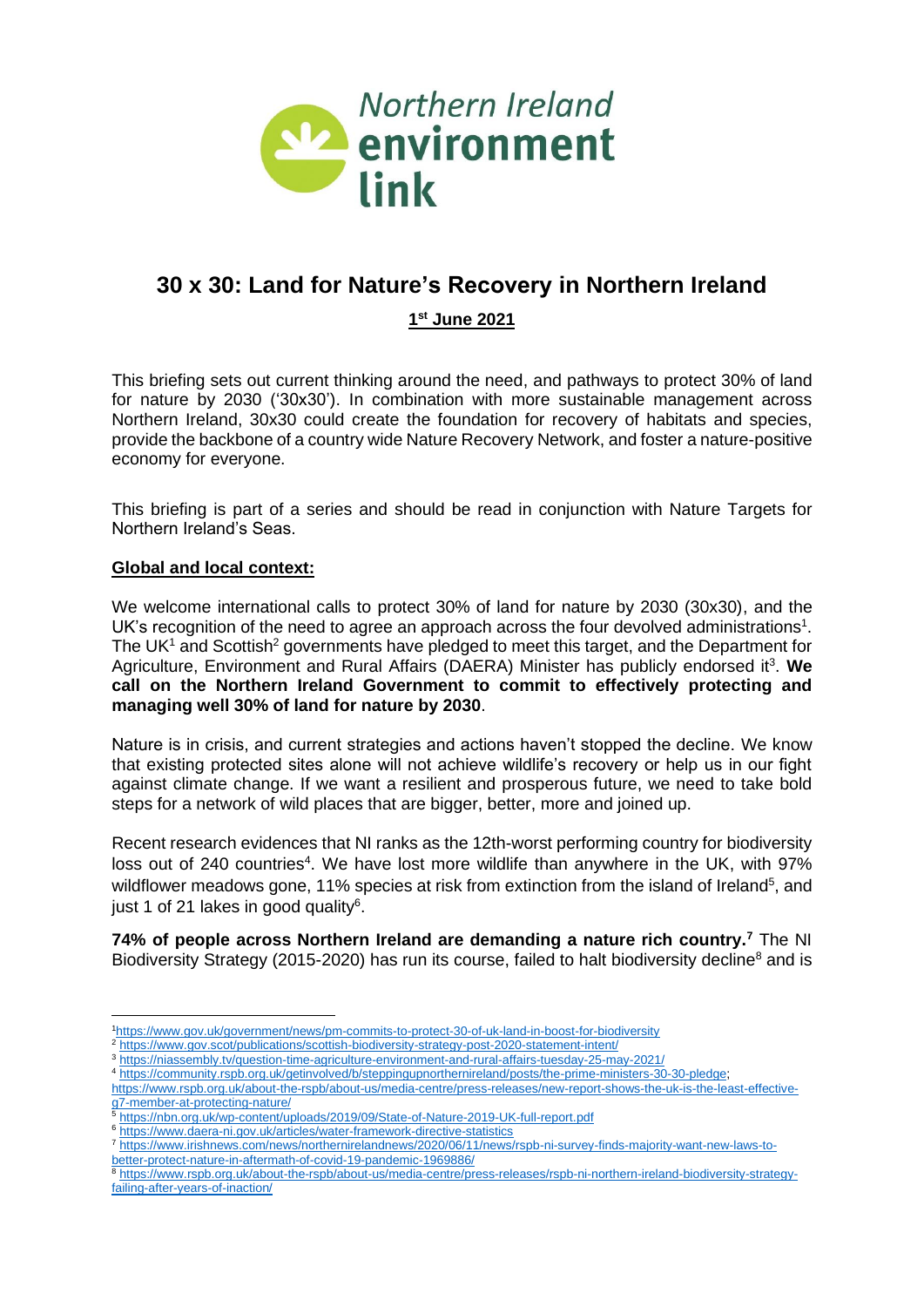unlikely to be replaced until 2022 at the earliest<sup>9</sup>. Now is the time for the Executive to commit to save nature including a pledge to meet 30x30 and a new, binding and ambitious Biodiversity Strategy.

**Scientific evidence demonstrates that protecting at least 30% of land can have a significant impact on extinction risk and climate change**. <sup>10</sup> Commitment to 30x30 provides a significant opportunity to protect the last remnants of natural and semi-natural habitat in Northern Ireland, and to restore and enhance degraded terrestrial ecosystems that are most important for wildlife, people and our response to climate change.

#### **This 30% target should not be seen as a ceiling but as a minimum achievement required to contribute towards nature's recovery across Northern Ireland, and globally**.

Getting this right is critical for the survival and recovery of many species that have been in decline for decades. Showing that it can be done in a way that supports a nature-positive economy would be a powerful contribution to global diplomacy, as the UN will likely adopt the 30x30 target at the Convention on Biological Diversity (COP 15).

### **Getting to 30x30**

The effort required to deliver 30x30 cannot be underestimated. Including the Areas of Outstanding Landscape (AONB) landscape designation, 28.4% of land is currently designated in Northern Ireland<sup>11</sup>. However, excluding AONBs, which do not provide a specific nature conservation designation, just  $9.8\%$  of land is statutorily designated for nature's protection<sup>12</sup>. This includes many poorly managed sites that are not in a good condition for nature. Only 20% of terrestrial protected areas are under favourable management, 54% of ASSI biological features are in favourable condition<sup>13</sup> and many designated sites have not been monitored for years - in 2019, 74% of ASSIs had not been monitored in the last six years<sup>14</sup>. Furthermore, lack of publicly available data means that the overall area in favourable condition is unknown.

With targeted reform of existing designations and a programme of identifying and protecting new sites, the 30% effectively managed and protected target in Northern Ireland is achievable by 2030.

### **How should the 30% target be defined on land?**

In order to contribute towards a 30% target, protected areas need to meet three criteria:

- **1. They are protected for nature in perpetuity:** the entirety of the 30% should be afforded long-term protection for nature and long-term protection against damage such as pollution, overexploitation, invasive non-native species, habitat destruction and development.
- **2. They are well managed and in good or recovering condition:** land that counts towards the 30% should be well-managed for nature, with strategic management plans that are adaptable to changing ecological circumstances that creates demonstrable improvement of feature condition. Management may vary from highly species-specific

<sup>9</sup> <https://www.nienvironmentlink.org/cmsfiles/Assembly-News-December-2020.pdf>

<sup>10</sup> <https://advances.sciencemag.org/content/5/4/eaaw2869>

<sup>11</sup> [https://jncc.gov.uk/our-work/ukbi-c1-protected-areas/#indicator-description-table-c1i-extent-and-percentage-cover-of](https://jncc.gov.uk/our-work/ukbi-c1-protected-areas/#indicator-description-table-c1i-extent-and-percentage-cover-of-protected-areas-by-country-up-to-2020-n1-for-all-site-types-included-in-the-indicator)[protected-areas-by-country-up-to-2020-n1-for-all-site-types-included-in-the-indicator](https://jncc.gov.uk/our-work/ukbi-c1-protected-areas/#indicator-description-table-c1i-extent-and-percentage-cover-of-protected-areas-by-country-up-to-2020-n1-for-all-site-types-included-in-the-indicator)

<sup>12</sup>[https://jncc.gov.uk/our-work/ukbi-c1-protected-areas/#indicator-description-table-c1ii-extent-and-percentage-cover-of](https://jncc.gov.uk/our-work/ukbi-c1-protected-areas/#indicator-description-table-c1ii-extent-and-percentage-cover-of-terrestrial-protected-areas-by-country-as-at-24-july-2020-n1-for-asssi-mcz-ncmpa-nnr-ramsar-sac-and-spa-site-designations)[terrestrial-protected-areas-by-country-as-at-24-july-2020-n1-for-asssi-mcz-ncmpa-nnr-ramsar-sac-and-spa-site-designations](https://jncc.gov.uk/our-work/ukbi-c1-protected-areas/#indicator-description-table-c1ii-extent-and-percentage-cover-of-terrestrial-protected-areas-by-country-as-at-24-july-2020-n1-for-asssi-mcz-ncmpa-nnr-ramsar-sac-and-spa-site-designations) <sup>13</sup> <https://www.daera-ni.gov.uk/sites/default/files/publications/daera/ni-environmental-statistics-report-2021.pdf>

<sup>14</sup> [https://ww2.rspb.org.uk/Images/A%20LOST%20DECADE%20FOR%20NATURE\\_tcm9-481563.pdf](https://ww2.rspb.org.uk/Images/A%20LOST%20DECADE%20FOR%20NATURE_tcm9-481563.pdf)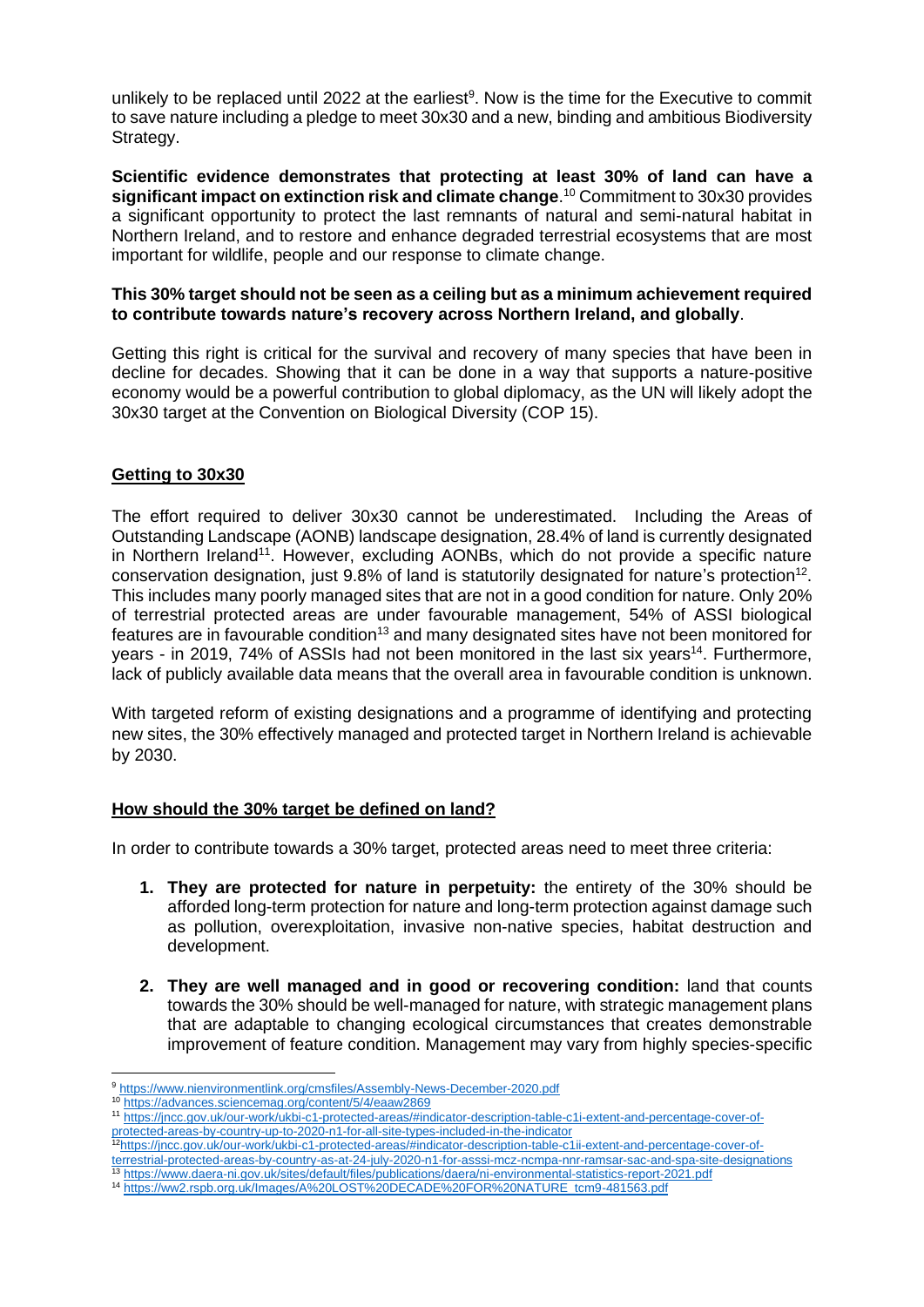and interventionist approaches such as long-term agri-environment systems to much more hands-off approaches.

**3. They are regularly monitored:** land that counts towards the 30% must be regularly monitored at appropriate intervals as part of the programme of active management and investment. Robust monitoring should show clear evidence both of good management for nature and that the features are either in good condition, or are showing demonstrable signs of ecological recovery. Monitoring data should be publicly available to facilitate good management for nature.

#### **What should count towards the 30% target on land?**

With reform and better management, existing designations could meet our conditions of longterm protection and effective management for nature's recovery. In addition, other areas, including those with novel designations, could also contribute. In order to contribute to 30% all protected sites must be regularly monitored and in favourable condition or showing demonstrable signs of ecological recovery.

### **1. Strict statutory protection for nature's last enclaves**

Early proposals for the 2030 Action Targets for the Convention on Biological Diversity include at least 10% land area designated for strict protection<sup>15</sup> (IUCN categories I-IV<sup>16</sup>). To establish resilient ecological networks, 10% or more of land should be designated for strict protection and be in good condition. This wildlife-rich core of sites would be the backbone of a Nature Recovery Network, (NRN). **These core areas, as the finest nature sites, must be given the highest levels of legal protection (Ramsar, SAC, SPA, underpinned by ASSI).** Currently, these designations afford incomplete protection from a range of threats. The process for selection, extent and level of protection of our designated sites receive, therefore, needs strengthening, and supported by accurate and up to date monitoring data.

In Northern Ireland, there has been a failure to complete crucial protected terrestrial area designations for a range of internationally important species and habitats.<sup>17</sup> NIEA must immediately and fully implement the recommendations of the SPA reviews<sup>18</sup>, and identify other species and habitats that should be designated so as to protect wildlife populations and remaining fragments of unspoilt habitat across Northern Ireland.

### **2. A connected network across Northern Ireland**

The connectivity of areas of habitat has been identified as a key criterion in nature's recovery<sup>19</sup>. In addition to core areas, corridors, linear features, stepping stones, buffer zones and urban green space will play a crucial role. While these areas may not always themselves contribute towards the 30%, NIEA must set targets and introduce policies that will 'soften the matrix', increasing the physical and functional connectivity of areas of habitat and increasing the permeability of the surrounding wider landscape.

#### **3. Strengthened Landscape Designations (within which more areas will contribute to 30x30)**

AONBs currently contribute the majority of the 28.4% of designated land in Northern Ireland. However, AONBs are not designated for nature conservation and have only one statutory

<sup>15</sup> <https://www.cbd.int/doc/c/efb0/1f84/a892b98d2982a829962b6371/wg2020-02-03-en.pdf>

<sup>16</sup> <https://www.iucn.org/theme/protected-areas/about/protected-area-categories>

<sup>17</sup> [https://www.rspb.org.uk/about-the-rspb/about-us/media-centre/press-releases/rspb-ni-northern-ireland-biodiversity-strategy](https://www.rspb.org.uk/about-the-rspb/about-us/media-centre/press-releases/rspb-ni-northern-ireland-biodiversity-strategy-failing-after-years-of-inaction/)[failing-after-years-of-inaction/](https://www.rspb.org.uk/about-the-rspb/about-us/media-centre/press-releases/rspb-ni-northern-ireland-biodiversity-strategy-failing-after-years-of-inaction/)

<sup>18</sup> [https://hub.jncc.gov.uk/assets/3634580a-cabc-4218-872f-8660a1760ad8;](https://hub.jncc.gov.uk/assets/3634580a-cabc-4218-872f-8660a1760ad8) [https://hub.jncc.gov.uk/assets/d1b21876-d5a4-](https://hub.jncc.gov.uk/assets/d1b21876-d5a4-42b9-9505-4c399fe47d7e) [42b9-9505-4c399fe47d7e](https://hub.jncc.gov.uk/assets/d1b21876-d5a4-42b9-9505-4c399fe47d7e)

<sup>19</sup> <https://www.gov.uk/government/news/making-space-for-nature-a-review-of-englands-wildlife-sites-published-today>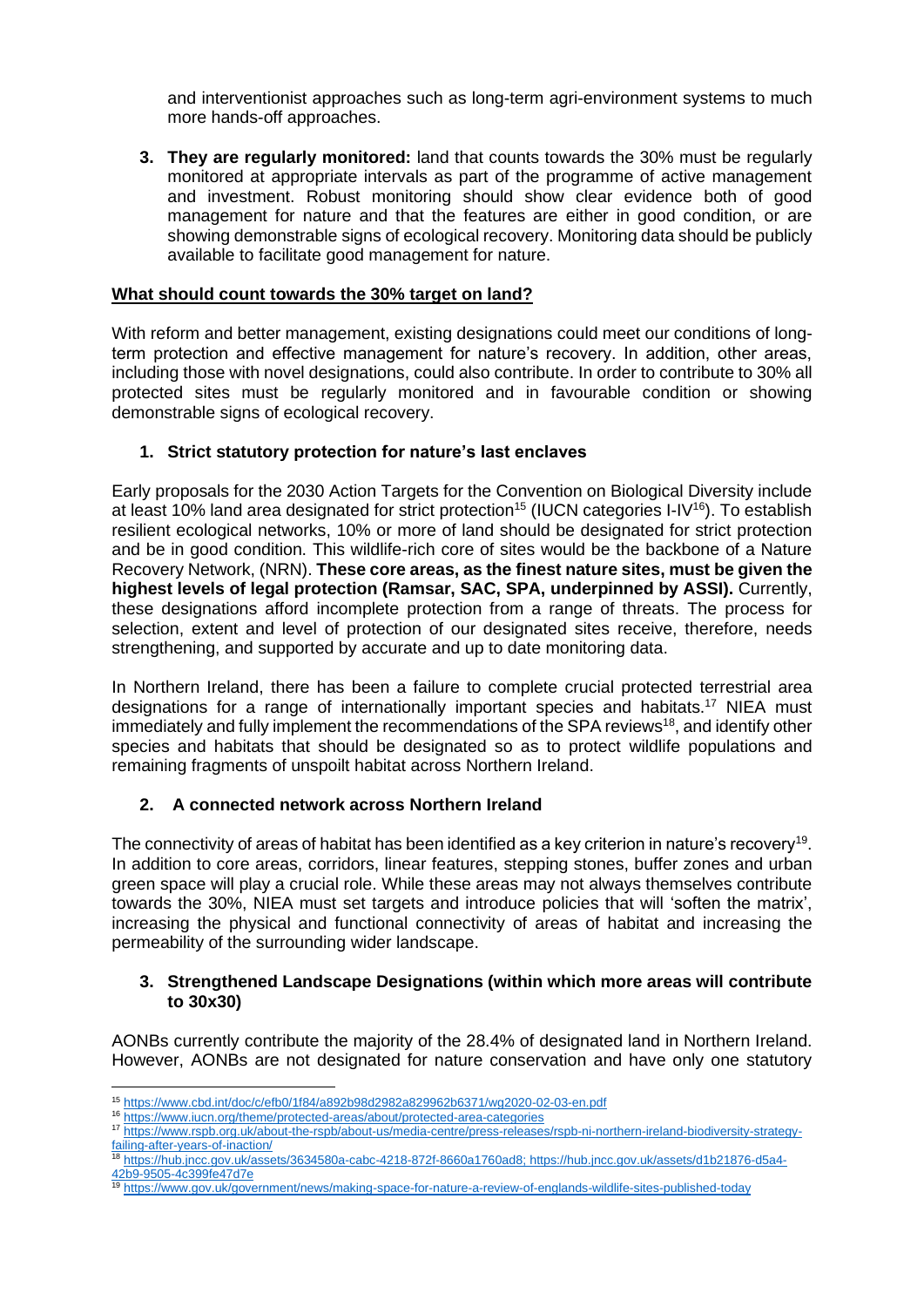purpose relating to natural beauty<sup>20</sup>. This does not give effective purpose to require the restoration of nature across the protected landscape. Although AONBs have the potential to contribute significantly to the 30% and to the wider Nature Recovery Network, **only those sections (rather than their entirety) that meet the criteria of long-term effective protection and management for nature, and good condition, should count towards 30%.**

**In future, AONBs could make a crucial and genuine contribution to biodiversity's recovery, but only if they are given significantly greater resources and a clear requirement to play a greater role in nature's recovery.** For example, and although focused on England, the Glover Review recommendation to strengthen statutory Management Plans with clear priorities and actions for nature's recovery can be applied in NI as a necessary first step to ensure that parts of those areas could qualify for the 30%<sup>21</sup>. This should be used as a guide to target resources and funding to deliver environmental outcomes in AONBs, integrating with their wider statutory purpose.

### **4. Other areas effectively protected and managed for nature.**

These areas are likely to vary enormously, from areas owned and managed by public bodies and NGOs to privately owned land. Some will be farmed, some will be parks, some will be specifically held for nature. To contribute to nature's recovery, these areas will need to have a similar mosaic of dynamic management measures.

Areas that could contribute, where they meet the conditions above, include: National Nature Reserves (NNR), Nature Reserves (NR), Local Nature Reserves (LNR), sites of irreplaceable habitats, land under long-term environmental farming schemes and land owned by conservation NGOs, as long as it is designated or required to be effectively protected, managed and monitored for nature.

Novel designations may also contribute to 30% if they meet the criteria for long-term protection and enhancement of nature. For example, a new designation, implemented through the planning system, such as a 'Wildbelt<sup>'22</sup> could identify and protect areas that present the most significant opportunities for nature's recovery, building on the current designations which focus on protecting existing features. This would enable land that is currently of low biodiversity value to be designated for nature, and so speed the creation of the Nature Recovery Network.<sup>23</sup>

### **Key delivery mechanisms to achieve 30% by 2030 on land in Northern Ireland**

**Legal underpinning of 30% by 2030:** There must be a statutory requirement to effectively protecting and managing well 30% of land by 2030, in addition to the commitment to delivery in the subsequent Biodiversity Strategy.

**Nature Recovery Networks:** Nature cannot be confined to 30% of the country. Other areas must deliver for nature even if not formally included in the 30%. NRNs are widely recognised as an effective response to conserve wildlife in environments that have become fragmented by human activities.<sup>24</sup> NRNs have joint aims, for nature and people, delivering multiple benefits to both: supporting abundant wildlife whilst providing ecosystem services such as carbon storage and flood alleviation<sup>22</sup>. The Executive must implement the principles of the **Lawton Report – better, bigger, more and joined-up habitats - and establish an** 

- 21 <https://www.gov.uk/government/publications/designated-landscapes-national-parks-and-aonbs-2018-review>
- <sup>22</sup> <https://www.wildlifetrusts.org/sites/default/files/2020-09/Wildbelt%20briefing%20September%202020.pdf>
- 23 [https://www.wildlifetrusts.org/sites/default/files/2020-10/Nature\\_Recovery\\_Network\\_Handbook\\_LO\\_SINGLES.pdf](https://www.wildlifetrusts.org/sites/default/files/2020-10/Nature_Recovery_Network_Handbook_LO_SINGLES.pdf)
- <sup>24</sup> [http://publications.naturalengland.org.uk/file/5955403202691072;](http://publications.naturalengland.org.uk/file/5955403202691072) https://www.wildlifetrusts.org/sites/default/files/2020-

<sup>20</sup> <https://www.legislation.gov.uk/nisi/1985/170/article/14>

<sup>10/</sup>Nature\_Recovery\_Network\_Handbook\_LO\_SINGLES.pdf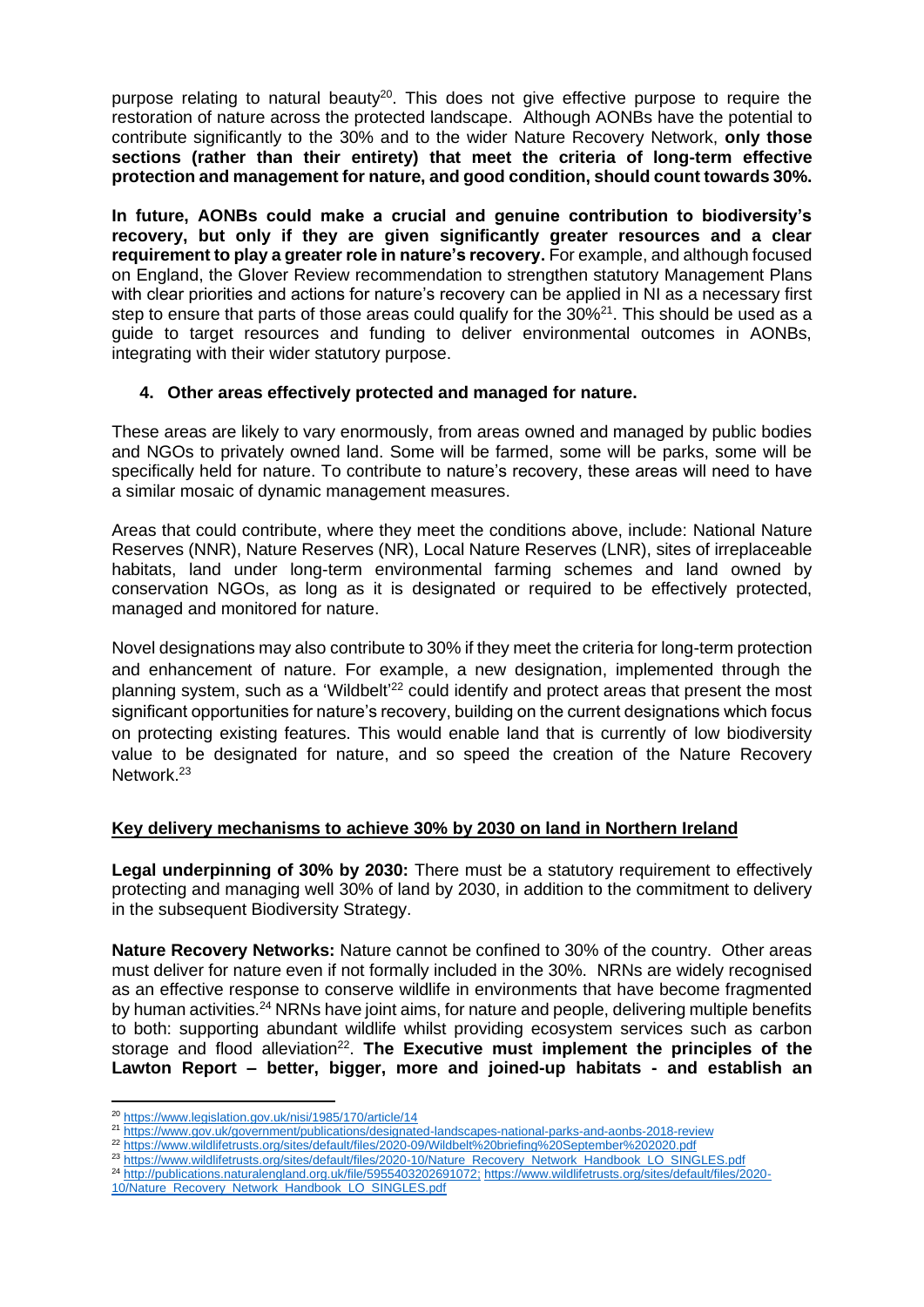**ecosystem approach** as was acknowledged, yet not delivered upon, in the now expired NI Biodiversity Strategy<sup>23</sup>. Strategies to implement NRNs must ensure that there are ambitious plans to restore nature everywhere, underpinned by effective regulation and monitoring.

**Planning system reform:** It's imperative that planning system reforms address the nature and climate crises by supporting nature's recovery, providing long-term protection, and improving management. Implementation through the planning system is the key mechanism by which investment of time and resource in nature's recovery on land can be protected for the future.

Local Development Plans (LDPs) have an important role to play in responding to the climate and nature emergencies. Guidance and legislation should be updated as appropriate to facilitate net gain for nature<sup>25</sup>, and to ensure a clear link and role for LDPs in delivering natures recovery. This includes proactively planning to deliver more nature, appropriately scaled and interconnected, rather than simply seeking to mitigate the impacts of development. NRNs will identify areas where there are the most significant opportunities for managing land better to enhance the natural environment and should be reflected in new planning frameworks.

Vital reviews need to take place, including a review of the 'Strategic Planning Policy Statement' to ensure that measures to promote nature in planning decisions remain appropriate. Reviews of existing planning permissions, such as for minerals, need to be carried out regularly and stronger protection put in place where priority species and habitats are found. If Department for Infrastructure proceeds with planning reform, alongside input from expert stakeholders, new areas could be identified for strict protection and nature's recovery, and net biodiversity gain introduced.

**Sustainable agricultural and land-use strategy**: With effective management for nature and sufficient funding, long-term sustainable agricultural land management agreements will be vital to contribute to achieving nature's recovery both in protected areas and beyond. This is of particular importance in Northern Ireland given that 75% (approx. 1 million ha.) of the land area is farmed.

Future agricultural policy must ensure area-based schemes deliver public goods for public money whilst ensuring there is recognition that inclusion within the 30% protected for nature and the wider NRN, will not necessarily preclude farmland from being actively farmed.

Future policy can seize the opportunity to recognise and reward 'non-market' outputs provided by sustainable agricultural systems and High Nature Value (HNV) farming, such as carbon storage, clean water and soil conservation, as well as maintaining many landscapes that underpin rural tourism, economies and communities. A robust monitoring and evaluation framework must ensure these schemes deliver for nature's recovery as well as value for money.

The multiple benefits of sustainable agricultural land management have been demonstrated through projects such as the Heart of the Glens Landscape Partnership's Farm and Farmland Sustainability Project. The Woodland Trust worked in partnership with 13 landowners in the Antrim Glens to develop farm plans that identified and delivered new green infrastructure in the area. This included the planting of new native farm woodland, hedgerows and riparian woodland to improve drainage, provide shelter for livestock and deliver an extended habitat for wildlife including priority species red squirrel and pine marten.

Public bodies also have an important role to play. The Biodiversity Duty Guidance for Public Bodies must be strengthened and more robustly implemented across government. Embedding

<sup>25</sup> <https://community.rspb.org.uk/getinvolved/b/specialplaces/posts/a-net-gain-for-nature>